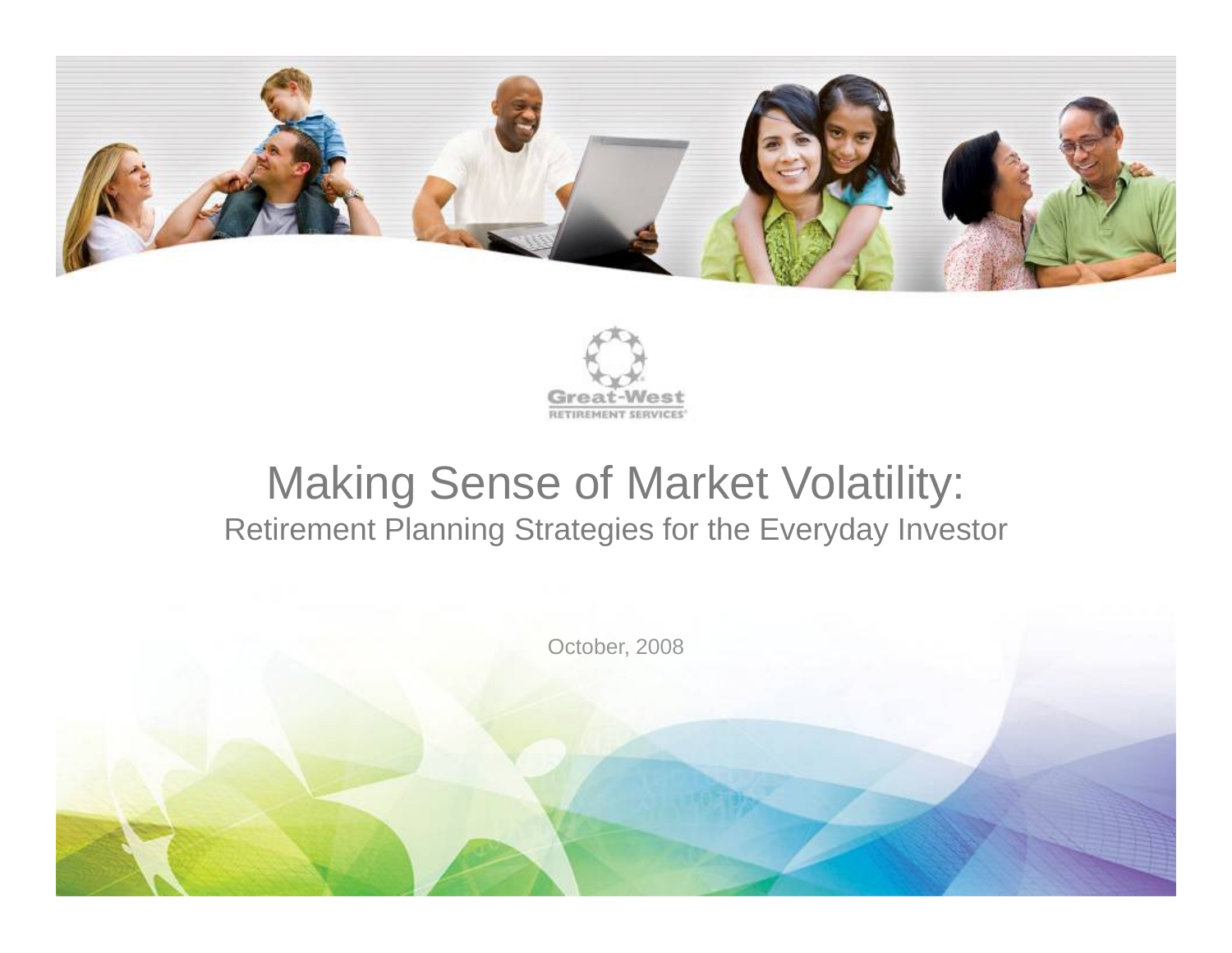

# Market Ups and Downs

- **Recent news is full of anxiety-causing developments:**
	- Credit crunch
	- Bank failures
	- Wall Street bankruptcies
	- Government intervention
	- Stock market volatility







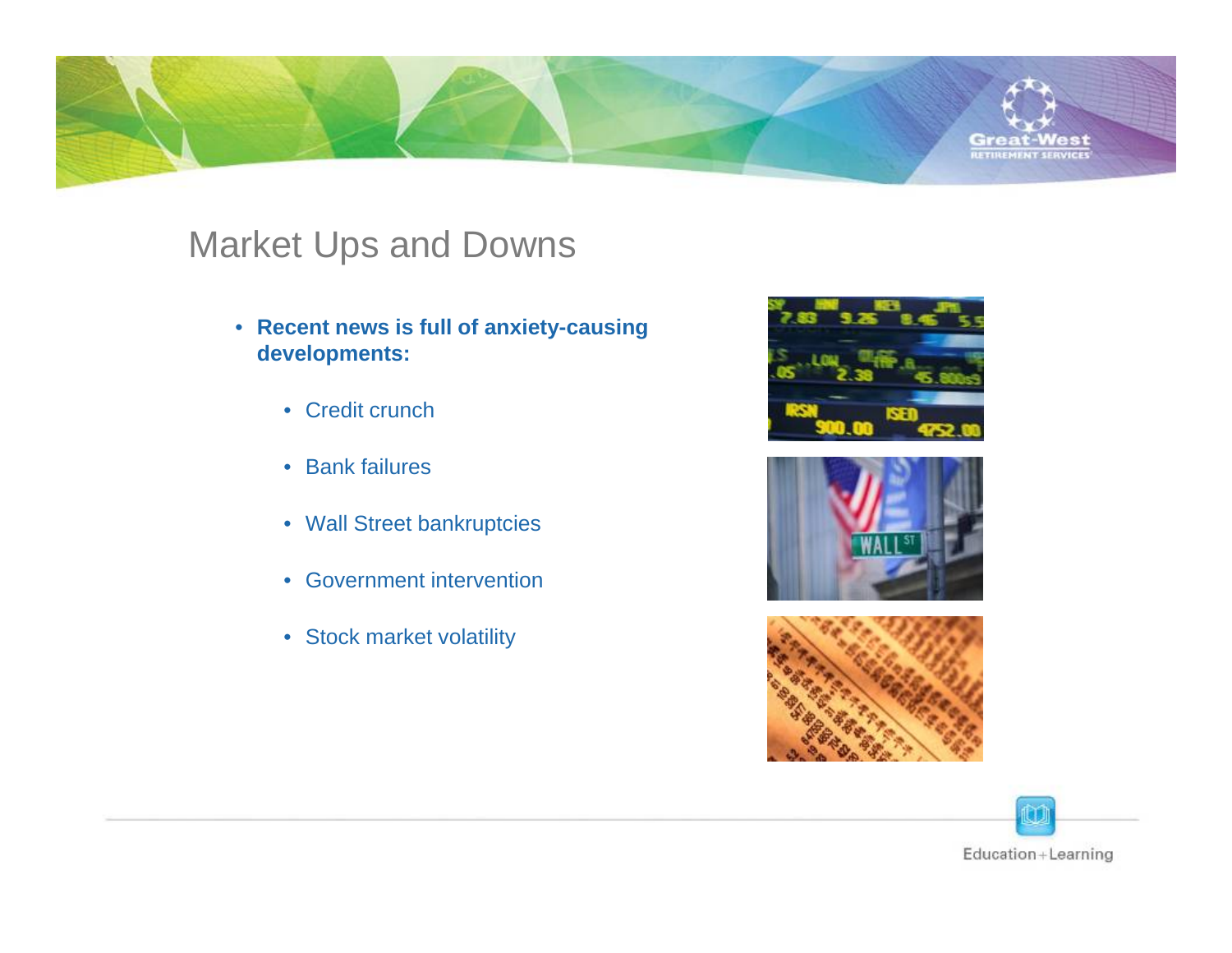

# What Does It Mean to Me?

- Most people have a personal stake in the health of our financial markets.
- For many of us, retirement savings are invested in stock, bond, and cash equivalent investment options.
- When the market drops, you could see your retirement account balance drop with it.
- A drop in the market raises some questions:
	- Should I stop saving?
	- Are my investments safe?
	- What should I do with my retirement account?



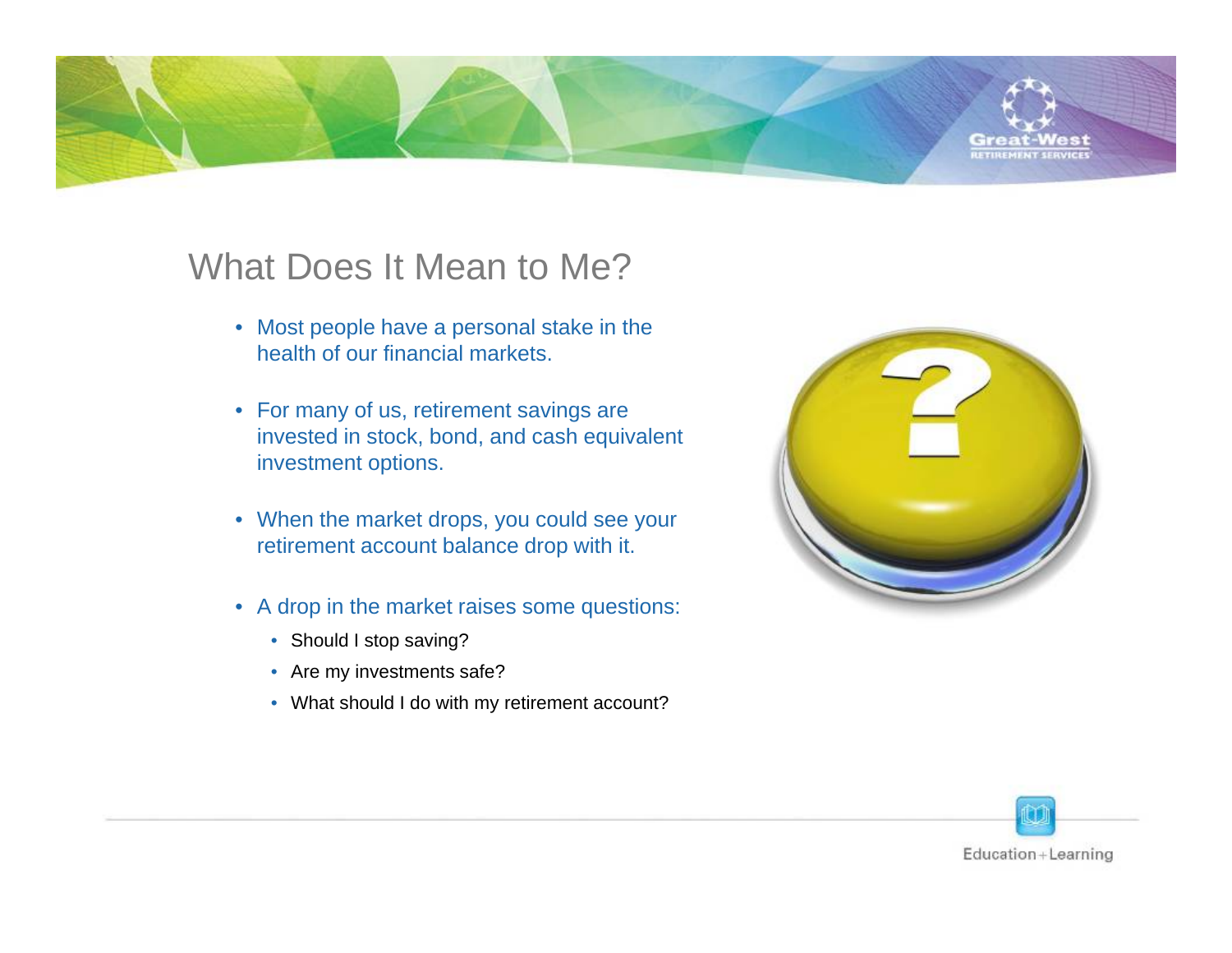

# Thinking Long Term

- •Retirement planning is a long-term project.
- • We don't know the full impact of recent events, but we do know the outcome of similar events in the past.
- • Buying or selling investments in response to day-to-day market fluctuations can cost you in the long run.



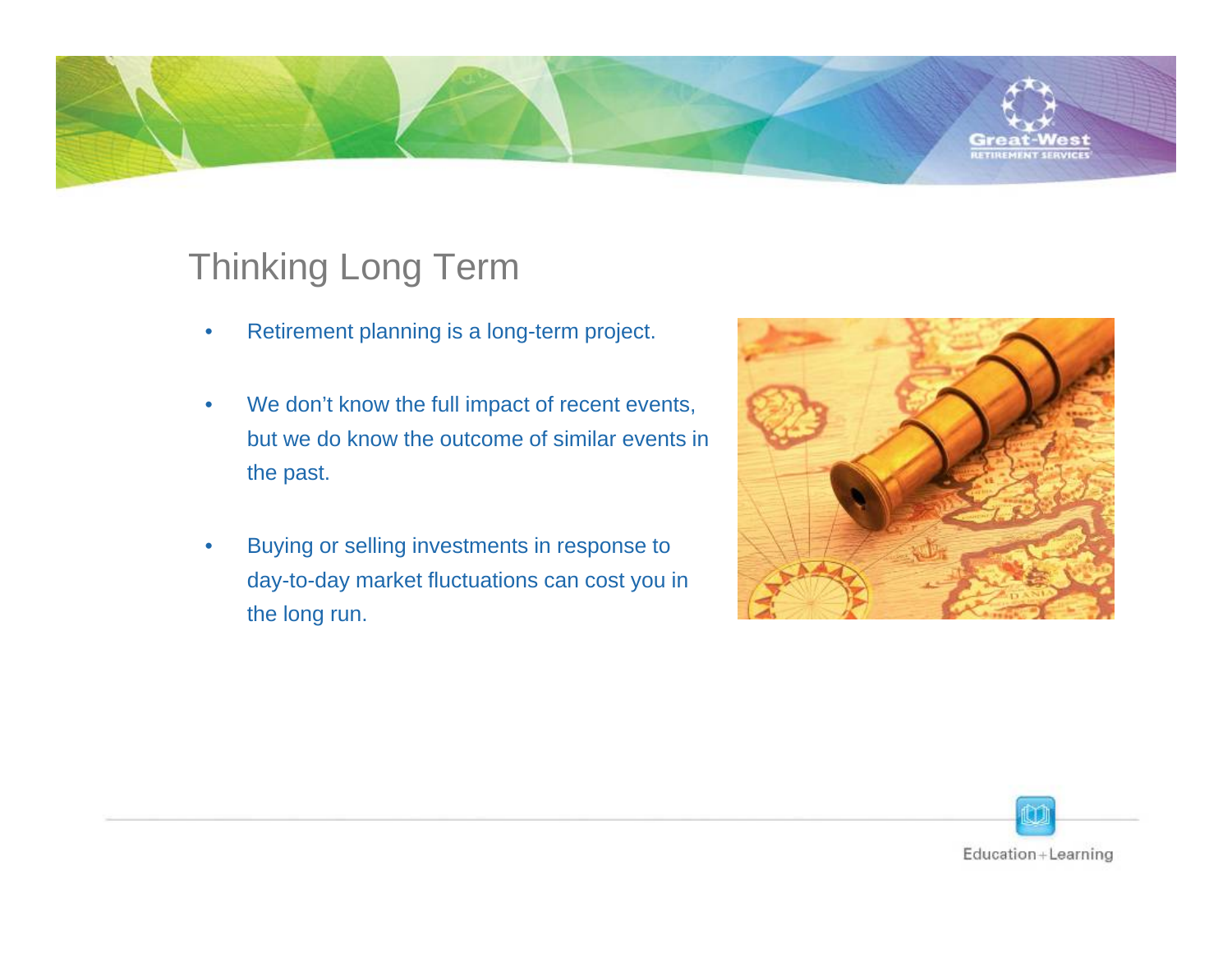

- • **September 29, 2008**
	- • The Dow Jones Industrial average records its largest one-day point drop to date.\*

#### •**September 30, 2008**

 $\bullet$  The Dow Jones Industrial average records its third largest one-day point gain to date.\*

**Investors who cashed out missed the bounce back and the opportunity to regain some lost value.**



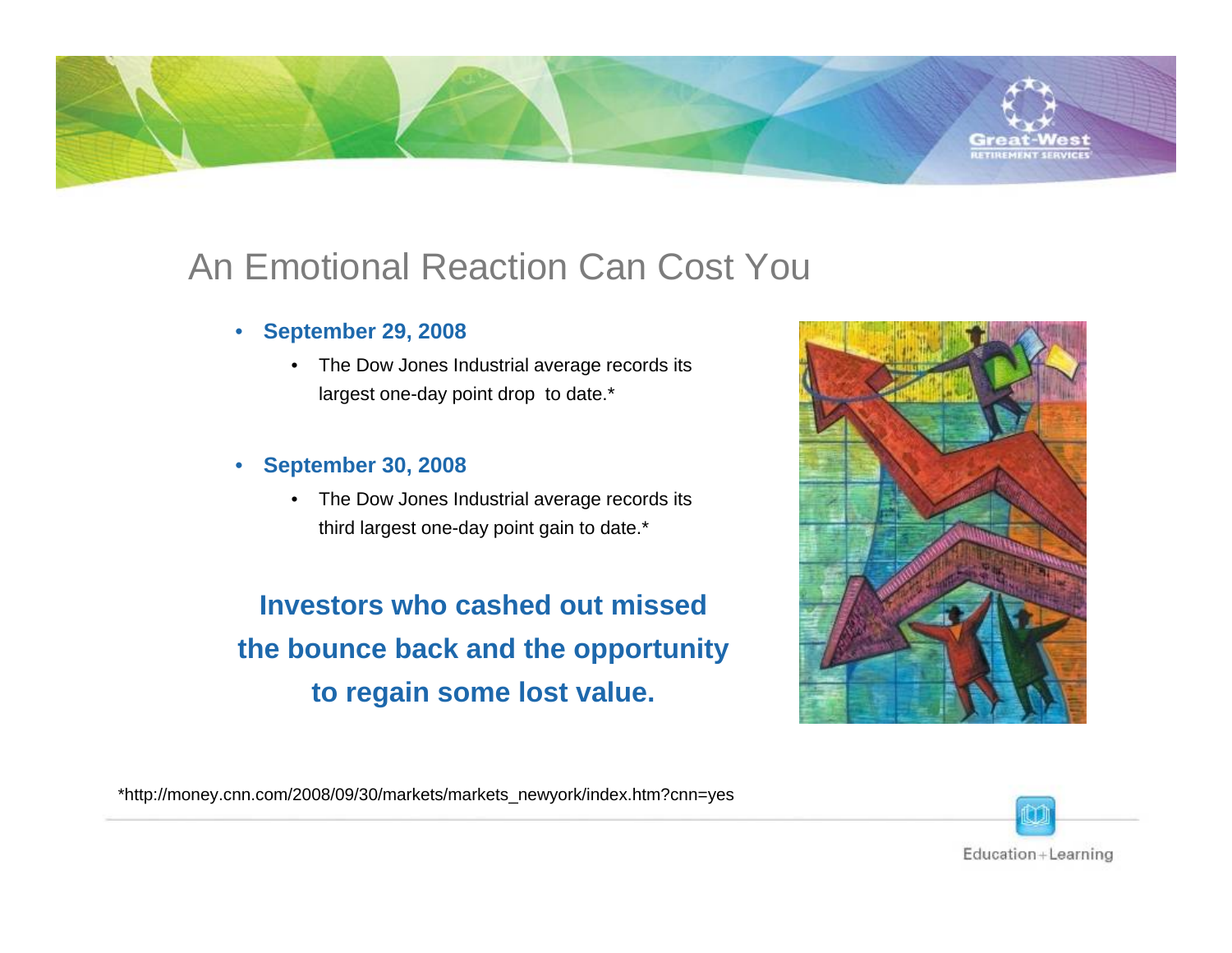

# Adopting a Long-Term View

- If you missed the ten best days of the stock market in last 20 years . . .
- . . . your total return would be reduced from 10.2% to 7.6%

| 10.2%                                   |                                                                            |
|-----------------------------------------|----------------------------------------------------------------------------|
|                                         | 7.6%                                                                       |
| <b>S&amp;P 500</b><br>20-year<br>return | <b>S&amp;P 500</b><br>20-year<br>return<br>without<br>the ten<br>best days |

Source: Bloomberg , S&P 500 returns Sept. 18, 1988 through Sept. 17, 2008, all returns expressed as total returns. This chart is intended for illustrative purposes only; it is not intended as investment advice. Past performance is not a guarantee of future results.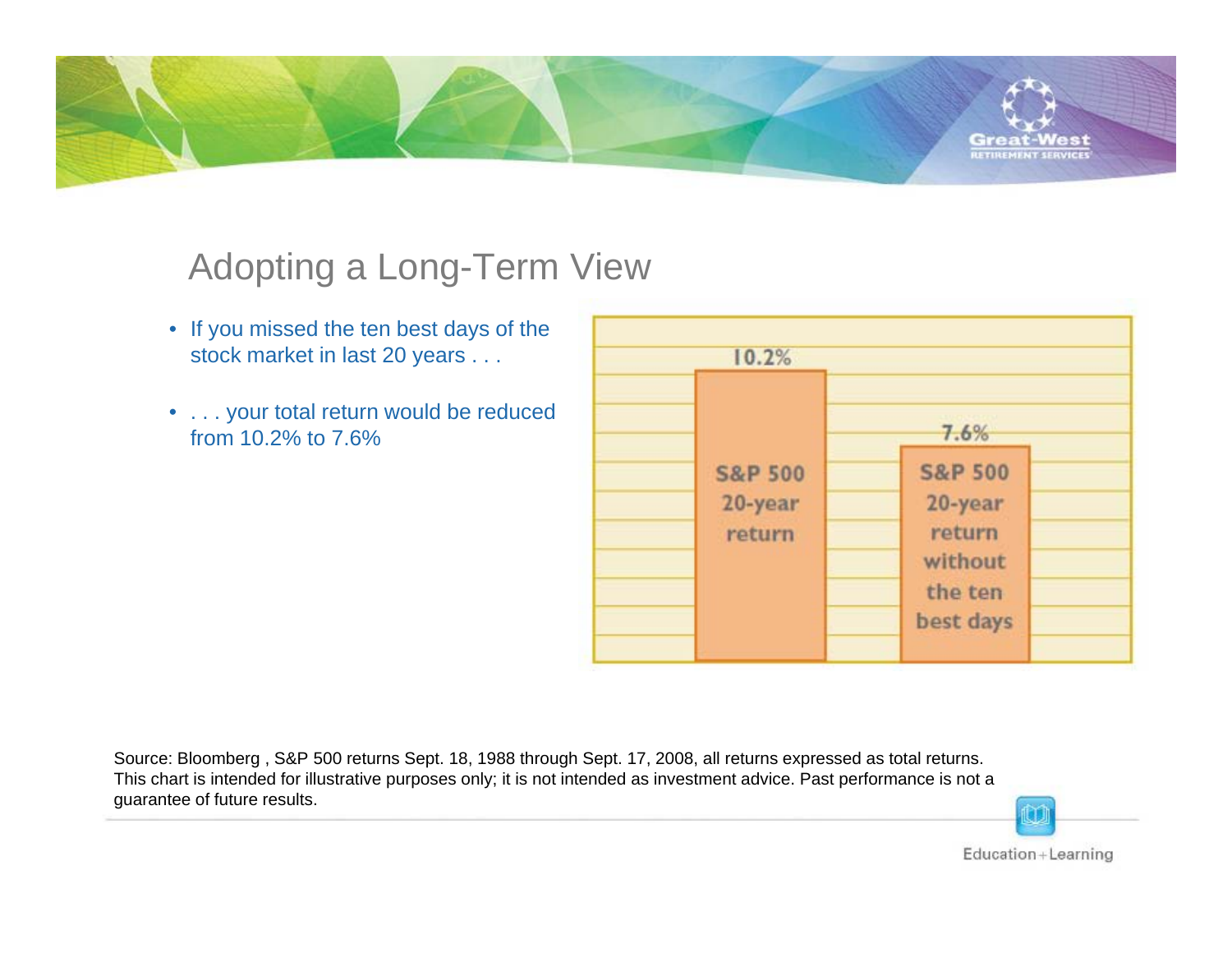

# Investing for the Long Term Growth of \$1,000: March 1987 to July 2008

|             | <b>Index</b>                                                                                            | <b>Measures</b>                                                               |                                                                                                                             |
|-------------|---------------------------------------------------------------------------------------------------------|-------------------------------------------------------------------------------|-----------------------------------------------------------------------------------------------------------------------------|
| \$20,000.00 | <b>Consumer Price Index</b>                                                                             | <b>Inflation</b>                                                              | As of July 1, 2008                                                                                                          |
| \$15,000.00 | 91-Day Treasury Bills<br><b>Lehman Brothers</b><br><b>Aggregate Bond Index</b>                          | <b>Cash Equivalents</b><br><b>Bonds</b>                                       | \$15,324                                                                                                                    |
|             | <b>S&amp;P 500 Index</b><br><b>S&amp;P MidCap 400 Index</b>                                             | <b>Large-Cap Stocks</b><br><b>Mid-Cap Stocks</b>                              |                                                                                                                             |
| \$10,000.00 | <b>Russell 2000 Index</b><br><b>MSCI EAFE Index</b>                                                     | <b>Small-Cap Stocks</b><br><b>International Stocks</b>                        | \$8,529                                                                                                                     |
| \$5,000.00  |                                                                                                         |                                                                               | \$6,704<br>\$5,285<br>\$4,447                                                                                               |
|             |                                                                                                         |                                                                               | $$2,742$<br>$$2,010$                                                                                                        |
| \$-         |                                                                                                         |                                                                               |                                                                                                                             |
|             | <b>Mar-88</b><br><b>Mar-90</b><br><b>Mar-92</b><br><b>Mar-93</b><br>Mar-89<br><b>Mar-87</b><br>$Mar-91$ | Mar-96<br><b>Mar-98</b><br>Mar-95<br>Mar-99<br><b>Mar-94</b><br><b>Mar-97</b> | <b>Mar-08</b><br><b>Mar-06</b><br><b>Mar-00</b><br><b>Mar-02</b><br><b>Mar-03</b><br>Mar-05<br>Mar-07<br>Mar-04<br>$Mar-01$ |

Source: Standard & Poor's, July 2008. For illustrative purposes only. The U.S. government guarantees the timely payment of principal and interest of Treasury bills, whereas the return and principal value of an investment in stocks and bonds will fluctuate with changes in market conditions. Bonds can offer fixed principal and yield when held to maturity. Index performance does not represent any particular securities product. You cannot invest directly in an index. *Past performance is not a guarantee of future results*.

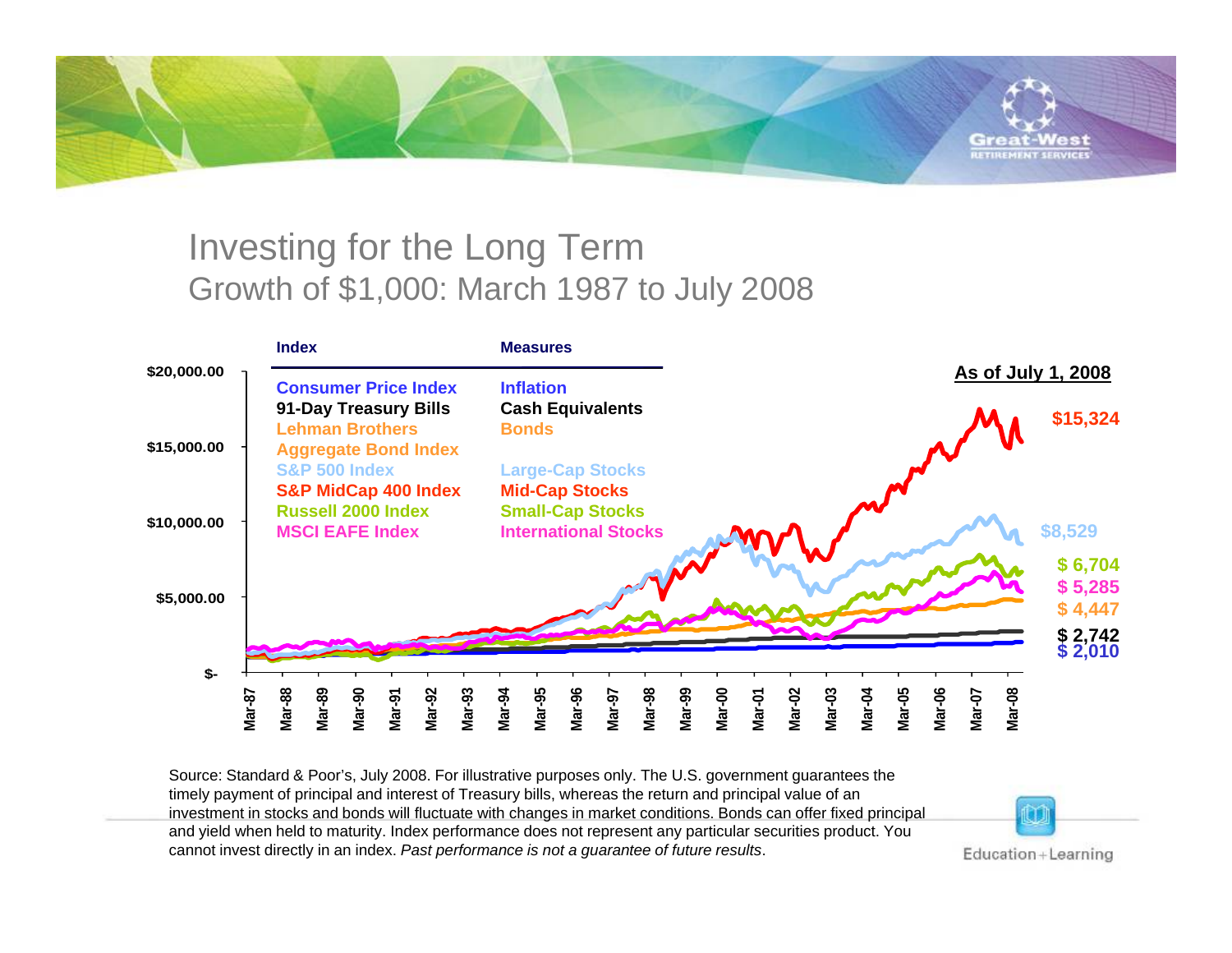### Index Definitions

#### **Consumer Price Index (CPI)**

The CPI is an index which measures the price changes in consumer goods and services such as gasoline, food and automobiles.

#### **91-Day Treasury Bills**

U.S. Treasury securities are guaranteed as to the timely payment of principal and interest if held to maturity. Fund shares are neither issued nor guaranteed by the U.S. Government.

#### **Lehman Brothers Aggregate Bond Index**

The Lehman Brothers Aggregate Bond Index is an unmanaged index representative of the broad bond market and is composed of government and corporate bonds, mortgage-backed bonds and asset-backed bonds.

#### **S&P 500**® **Index**

The S&P 500® Index is an unmanaged index of the 500 largest common stocks (in terms of market value), weighted by market capitalization and considered representative of the broad stock market. "S&P 500®" is a trademark of The McGraw-Hill Companies, Inc.

#### **S&P MidCap 400 Index**

The S&P MidCap 400 is an unmanaged, marketweighted index consisting of 400 domestic stocks chosen for market size, liquidity and industry group presentation. "S&P MidCap 400 Index" is a trademark of The McGraw-Hill Companies, Inc.

#### **Russell 2000 Index**

The Russell 2000 Index is an unmanaged index measuring the performance of the 2,000 smallest companies in the Russell 3000 Index. The Russell 3000 Index consists of 3,000 stocks, primarily issued by U.S. companies, that includes issues of all sizes, from large to small capitalization companies.

#### **MSCI EAFE Index**

The MSCI EAFE Index is an unmanaged index representing the developed markets outside North America—Europe, Australasia and the Far East.

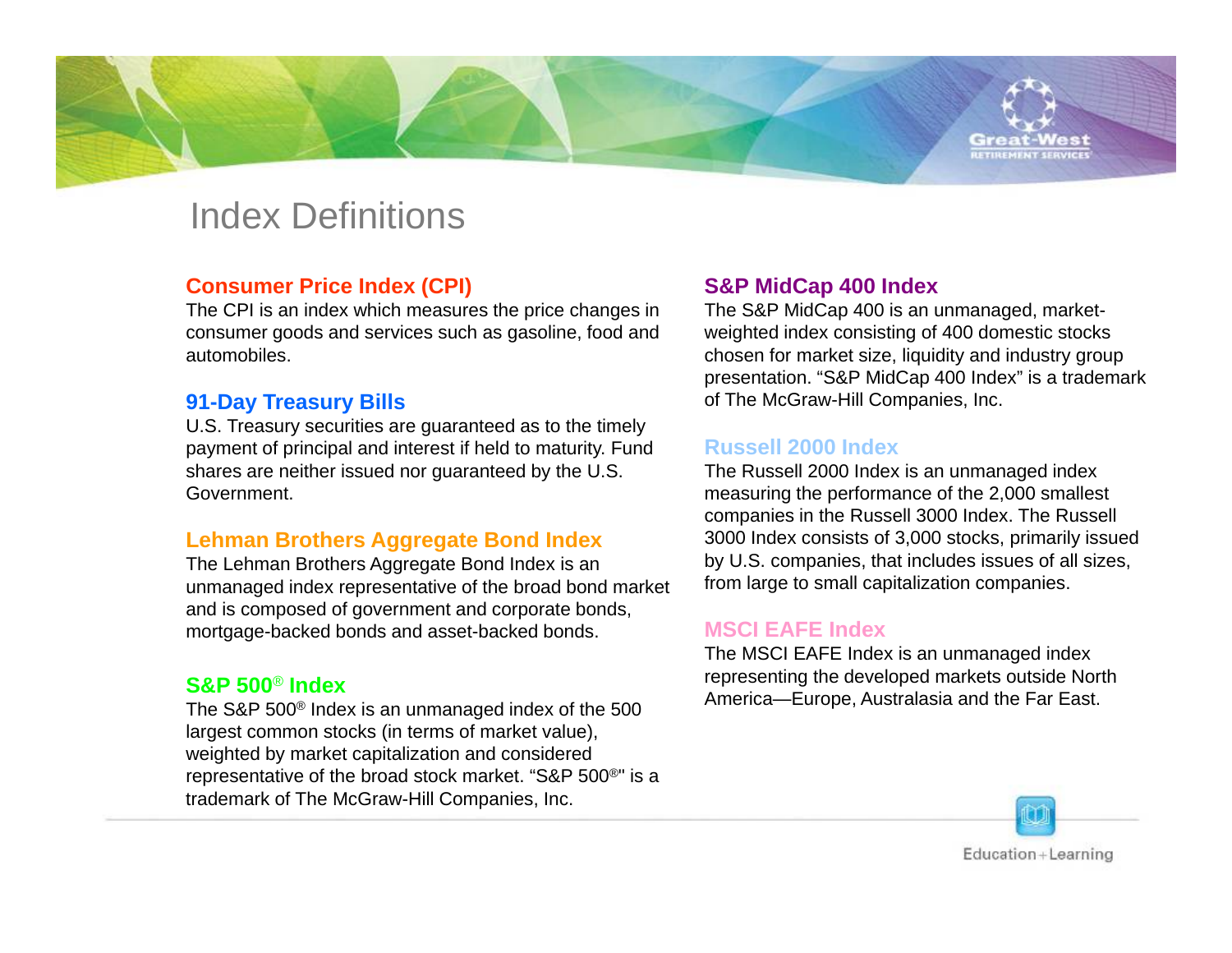

# The Case for Long-Term Investing

| <b>Market Downturns</b>                                                                                                           | and Market Recoveries                                                                      |
|-----------------------------------------------------------------------------------------------------------------------------------|--------------------------------------------------------------------------------------------|
| If you were invested in the S&P 500<br>Index between August and December<br>1987, you would have experienced a<br>$loss of 25\%.$ | If you had remained invested until July<br>1990, you would have experienced<br>44% growth. |
| Between July and October 1990,<br>there was a 15% drop in the S&P 500<br>Index.                                                   | But from then to October 1993, the<br>S&P 500 Index rose 54%.                              |
| From March 2000 to October 2002,<br>the S&P 500 Index dropped 41%.                                                                | But from then until October 2005, it<br>experienced a total return of 36%.                 |

*Source:* Compiled by Great-West Retirement Services from Yahoo® Finance, S&P 500 Historical Chart, 2008 *Past performance is not a guarantee or prediction of future results.*

An index is not professionally managed, does not have a defined investment objective, and does not incur fees or expenses. Therefore, performance of an index fund will generally be less than its benchmark index. You cannot invest directly in an index.

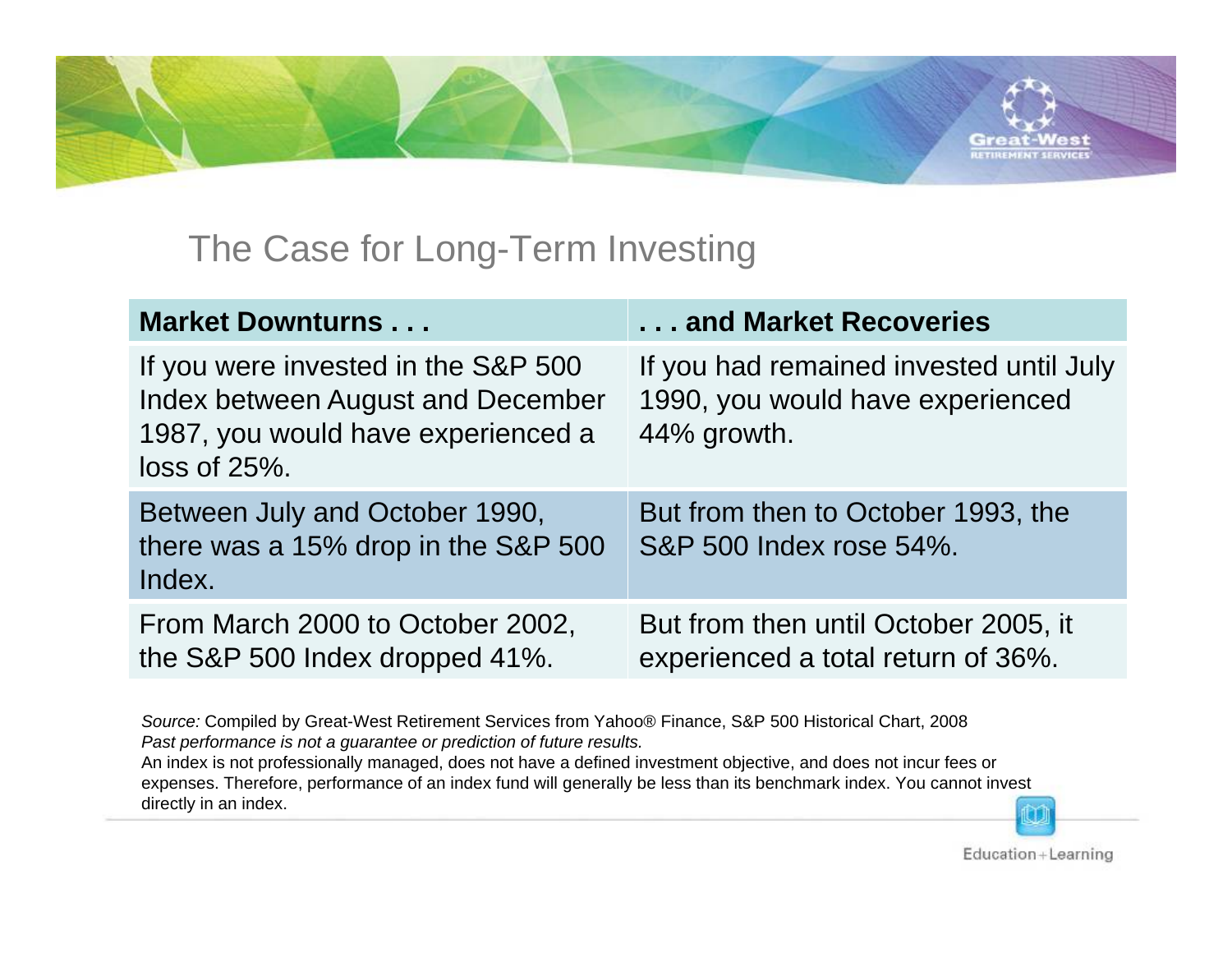

# Steps You Can Take to Manage Risk

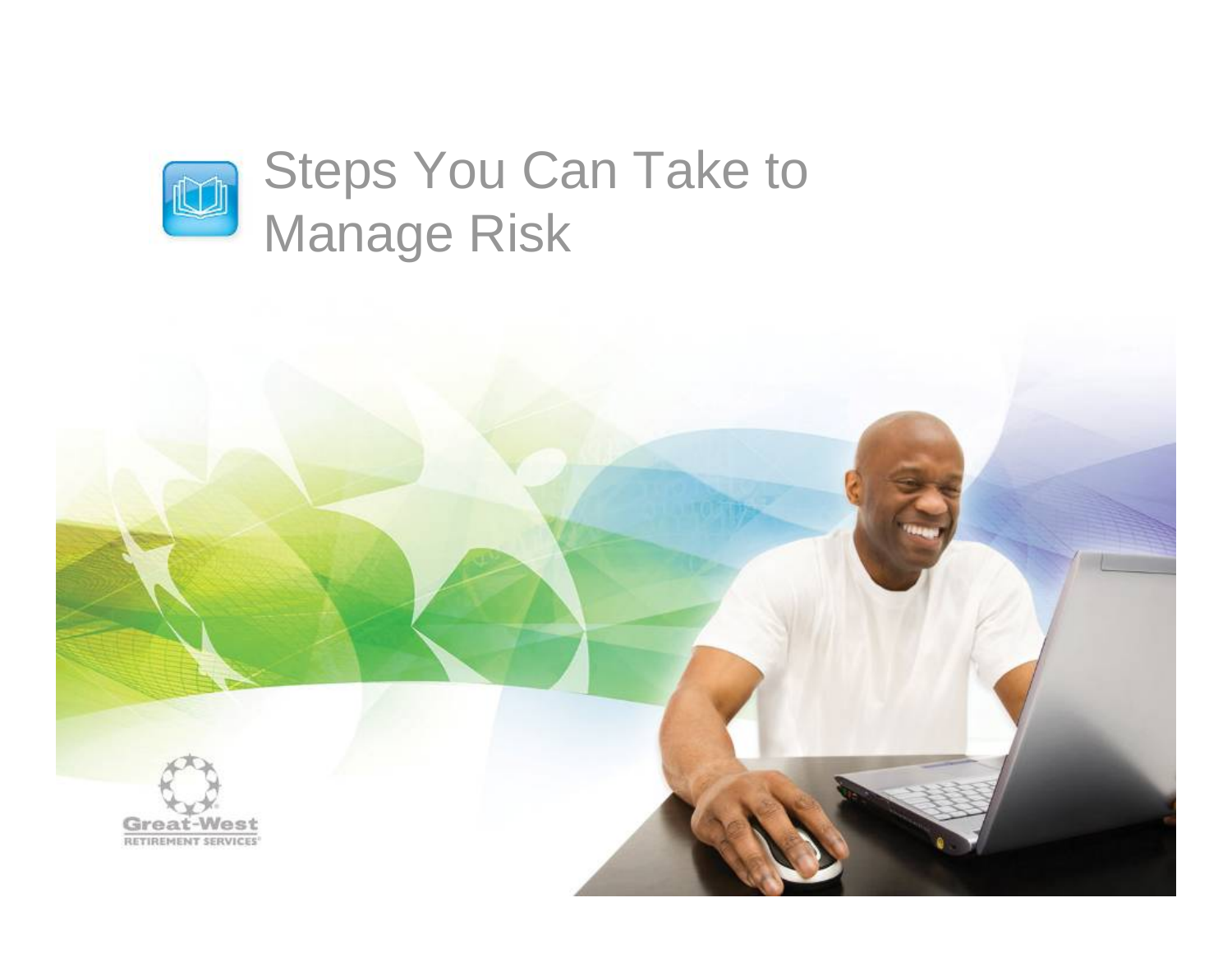

# Preparing for Uncertain Markets

#### **Tools for Managing Risk**

- •Asset Allocation/Diversification\*
- •Dollar cost averaging\*
- $\bullet$ Rebalancing\*



\*Diversification of an investment portfolio, dollar-cost averaging and rebalancing do not ensure the participant a profit nor will they protect against loss in a declining market. Investors should consider their financial ability to continue a dollar-cost averaging plan during periods of fluctuating price levels.

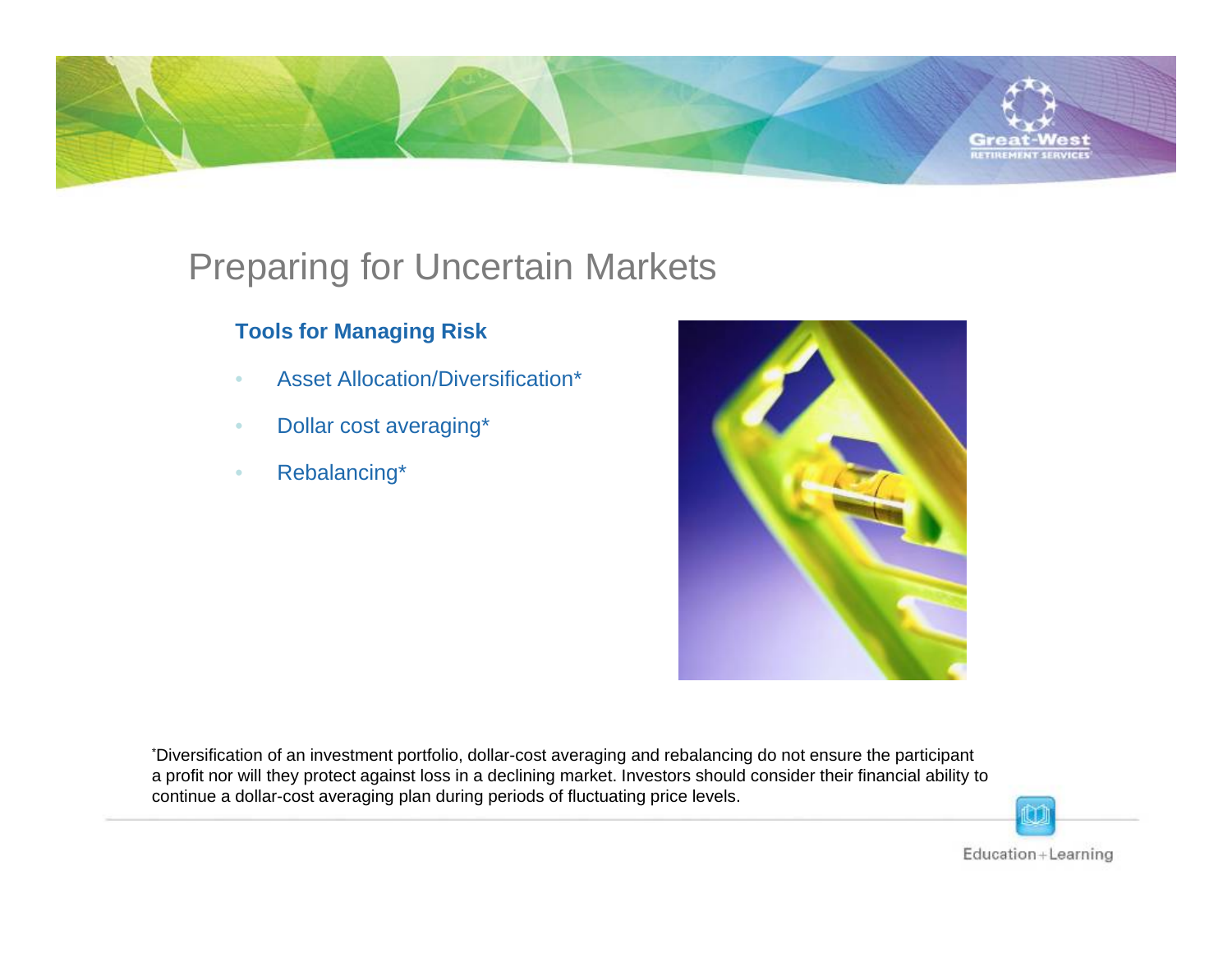

### Asset Allocation

- The practice of spreading your investments across multiple asset classes (stocks, bonds, and cash equivalents).
- • Helps reduce risk and smooth out market's ups and downs.
- $\bullet$  Potentially increases investment results.
- $\bullet$  Changes over time to reflect your evolving risk tolerance.



\*Diversification of an investment portfolio does not assure a profit and does not protect against loss in declining markets.

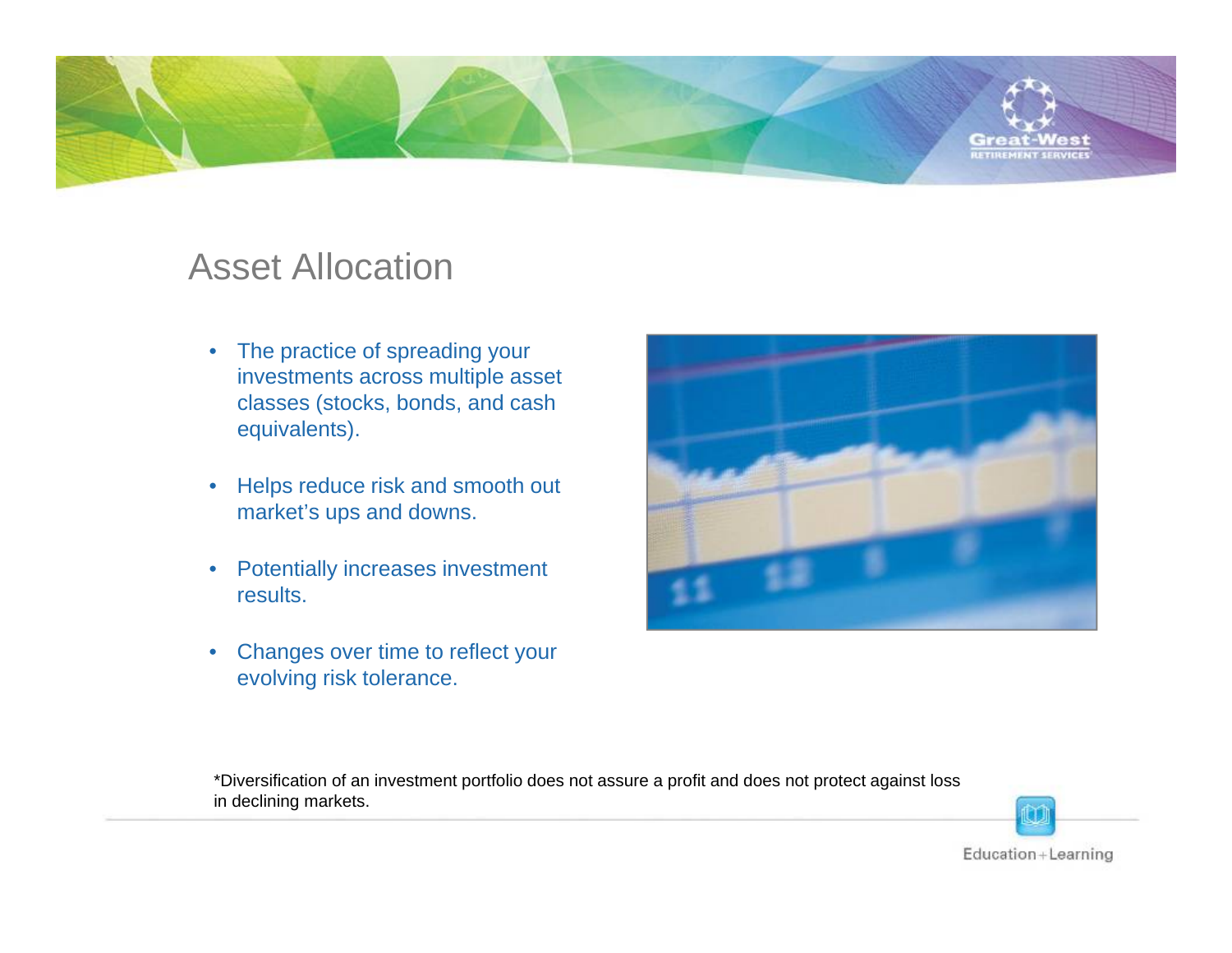

# Asset Allocation: Know Your Investor Profile

|                               |  | <b>INVESTOR PROFILE QUIZ</b>                                                                                                                                                                |                            |                          |                       |                            |                            |                            |                   |
|-------------------------------|--|---------------------------------------------------------------------------------------------------------------------------------------------------------------------------------------------|----------------------------|--------------------------|-----------------------|----------------------------|----------------------------|----------------------------|-------------------|
|                               |  |                                                                                                                                                                                             |                            |                          | Strongly<br>Disagree  |                            |                            |                            | Strongly<br>Agree |
|                               |  | 1. I am a knowledgeable investor who understands the trade-off<br>between risk and return, and I am willing to accept a greater degree<br>of risk to gain the potential for higher returns. |                            | $\uparrow$               | $\overline{2}$        | $_{3}$                     | $\frac{1}{2}$              | $\sqrt{5}$                 |                   |
|                               |  | 2. I am willing to invest on a long-term basis.                                                                                                                                             |                            |                          | $\uparrow$            | $\mathbf{2}$               | $^3$                       | $\overline{4}$             | $5\phantom{.0}$   |
| <b>Your risk</b><br>tolerance |  | 3. If one of my investments dropped 20% in value over six months<br>due to a stock market fluctuation, I would hold on to that investment,<br>expecting to recover its value.               |                            |                          | $\uparrow$            | $\mathbf{2}$               | $\overline{3}$             | $\frac{4}{3}$              | $\overline{5}$    |
|                               |  | 4. I have sources of savings other than my   Plan that make me<br>feel secure about my financial future.                                                                                    |                            |                          | $\uparrow$            | $\overline{2}$             | $_{3}$                     | $\overline{4}$             | $\sqrt{5}$        |
|                               |  |                                                                                                                                                                                             |                            | TOTAL SCORE:             |                       |                            |                            |                            |                   |
|                               |  | 5. Time Horizon (Number of years until you expect to retire and/or take<br>distributions.)                                                                                                  |                            |                          | More Than<br>30 Years |                            | 11 to 29<br>Years          | 10 or Fewer<br>Years       |                   |
|                               |  |                                                                                                                                                                                             | <b>Years to Retirement</b> | Quiz Score 15-20         |                       |                            | <b>Quiz Score 9-14</b>     | <b>Ouiz Score 4-8</b>      |                   |
| <b>Your time</b>              |  | Using your results from the<br>investment profile quiz and the                                                                                                                              | 30 or more                 | Aggressive               |                       | Moderately<br>Aggressive   |                            | Moderate                   |                   |
| horizon                       |  | number of years you have<br>remaining until retirement, use<br>the chart below to determine                                                                                                 | 11-29                      | Moderately<br>Aggressive |                       | Moderate                   |                            | Moderately<br>Conservative |                   |
|                               |  | which investment profile best<br>suits your needs.                                                                                                                                          | 10 or fewer                | Moderate                 |                       | Moderately<br>Conservative |                            | Conservative               |                   |
| <b>Your investor</b>          |  | 6. What is your overall investment<br>profile?                                                                                                                                              | Aggressive                 | Moderately<br>Aggressive | Moderate              |                            | Moderately<br>Conservative |                            | Conservative      |
| profile                       |  |                                                                                                                                                                                             | $\mathbf{1}$               | $\overline{2}$           | 3                     |                            | $\frac{4}{3}$              |                            | $\sqrt{5}$        |

Education+Learning

Ù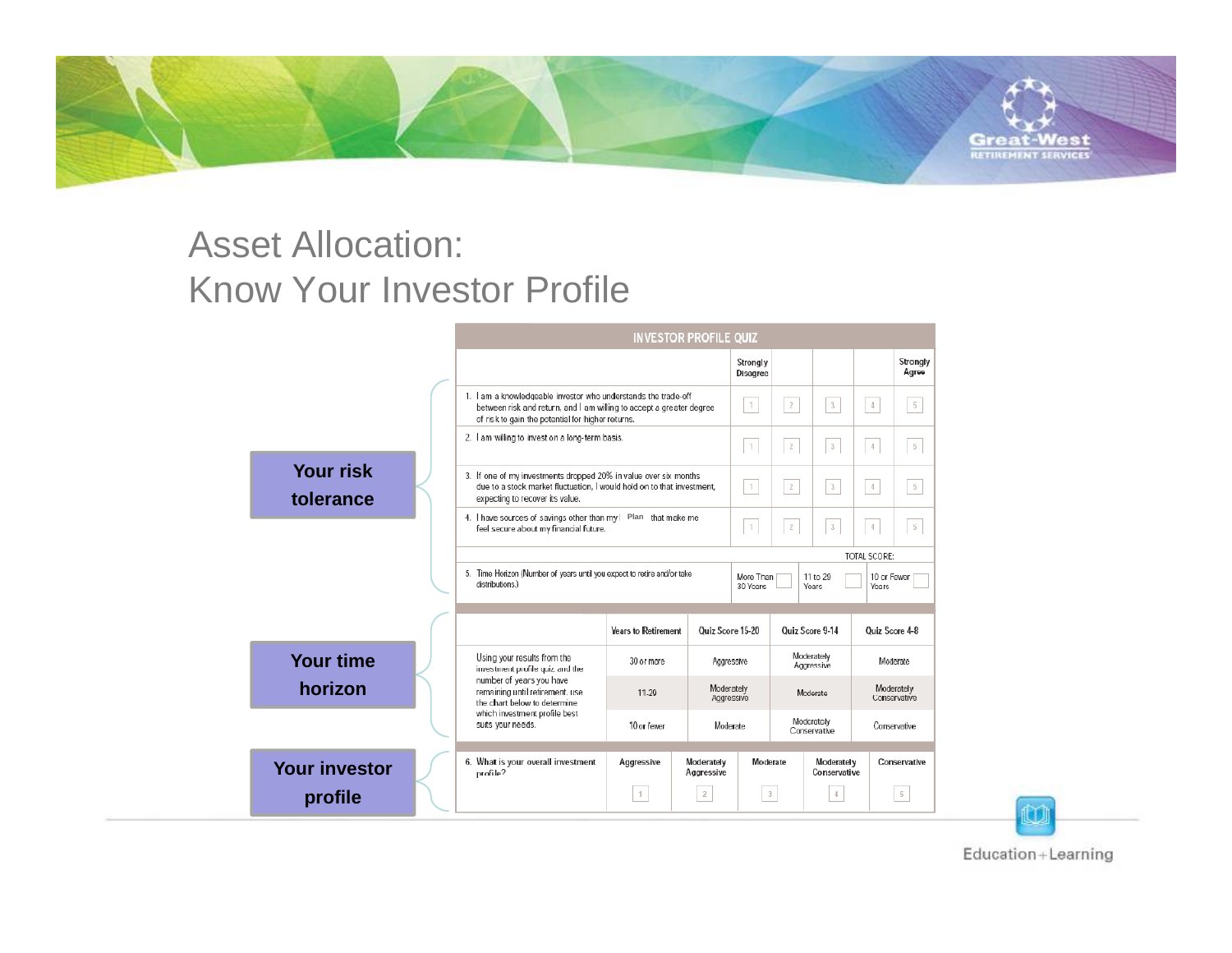

# Asset Allocation: Choose an Asset Allocation Model



\* FOR ILLUSTRATIVE PURPOSES ONLY. Intended to illustrate possible investment portfolio allocations that represent an investment strategy based on risk and return. This is not intended as financial planning or investment advice.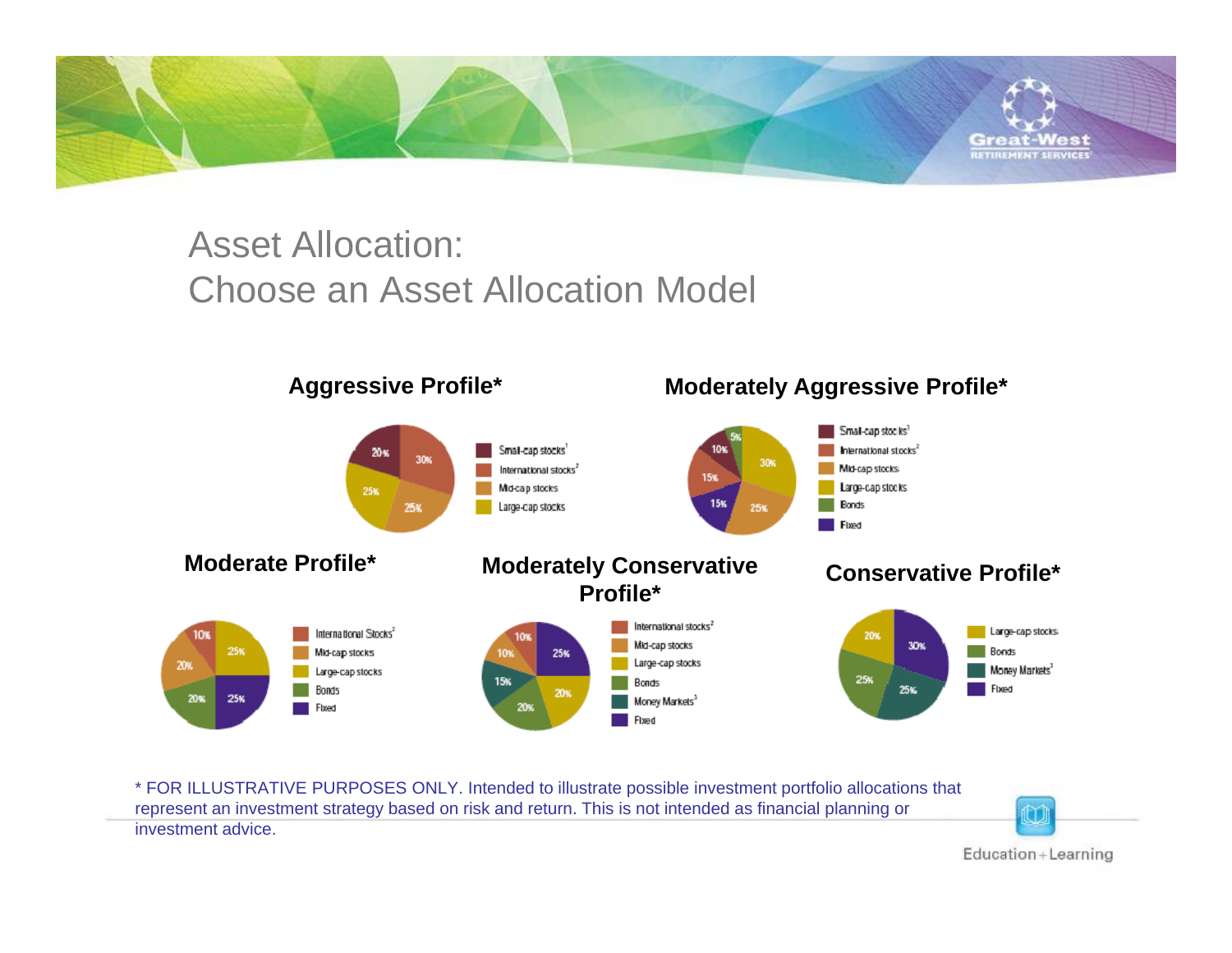

### Asset Allocation:

# Choose Investments that Match Your Profile



- 1. Equity securities of companies with relatively small market capitalization may be more volatile than securities of larger, more established companies.
- 2.Foreign investments involve special risks, including currency fluctuations and political developments.
- 3. Medium sized companies may suffer more significant losses as well as realize more substantial growth than larger capitalized, more established issuers.
- 4. A bond fund's yield, share price and total return change daily and are based on changes in interest rates, market conditions, economic and political news and the quality and maturity of its investments. In general, bond prices fall when interest rates rise and vice versa.

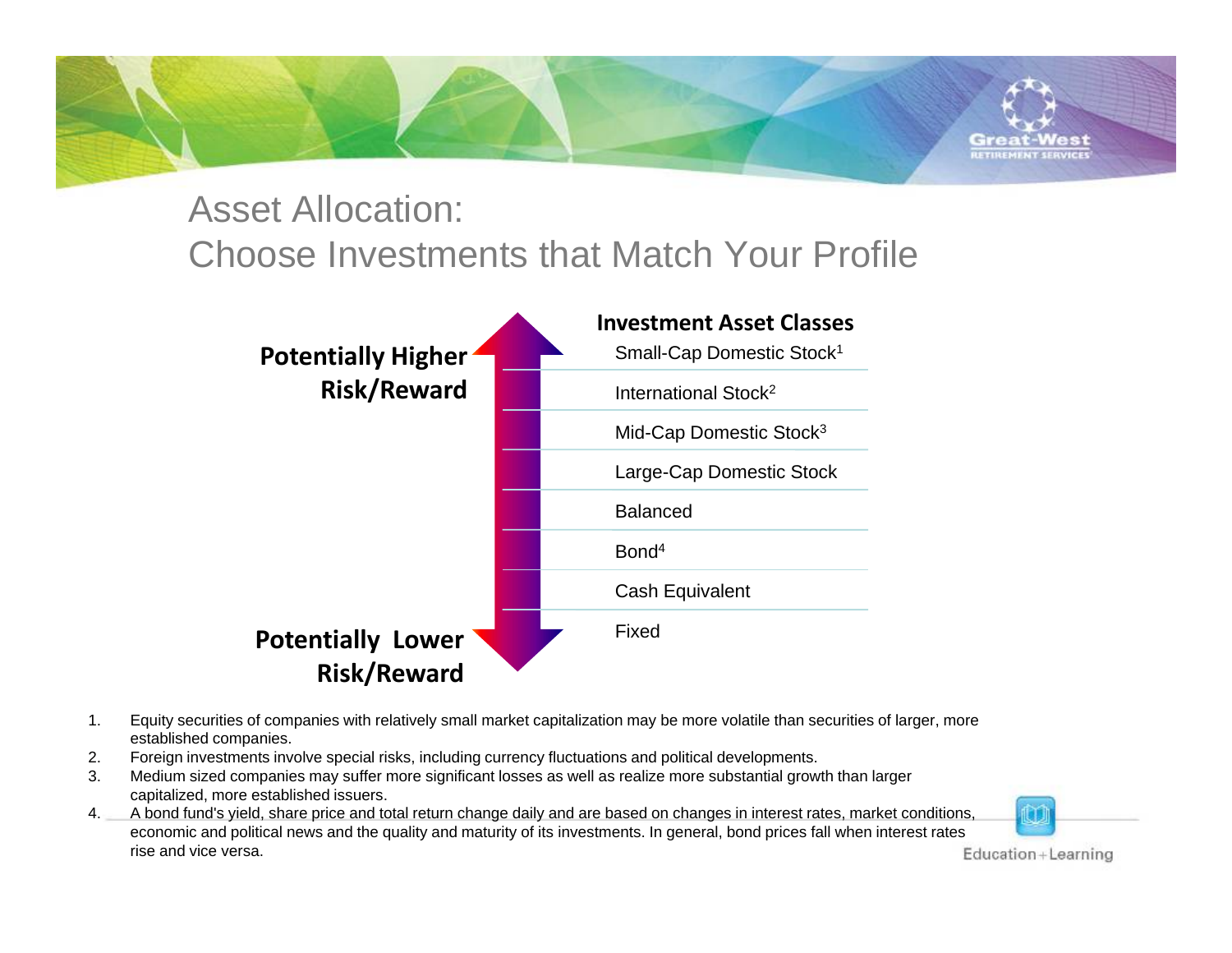

# Dollar-Cost Averaging\*

- • A proven technique to reduce timing risk of entering stock market
- •A simple, systematic investment approach
- • You Invest fixed dollar amount at regular intervals
- • As a result, you buy more shares when prices are low, fewer shares when prices rise.
- • *You are doing this now with your Plan contributions!*



\*Dollar-cost averaging does not ensure the participant a profit nor will it protect against loss in a declining market. Investor s should consider their financial ability to continue a dollar-cost averaging plan during periods of fluctuating price levels.

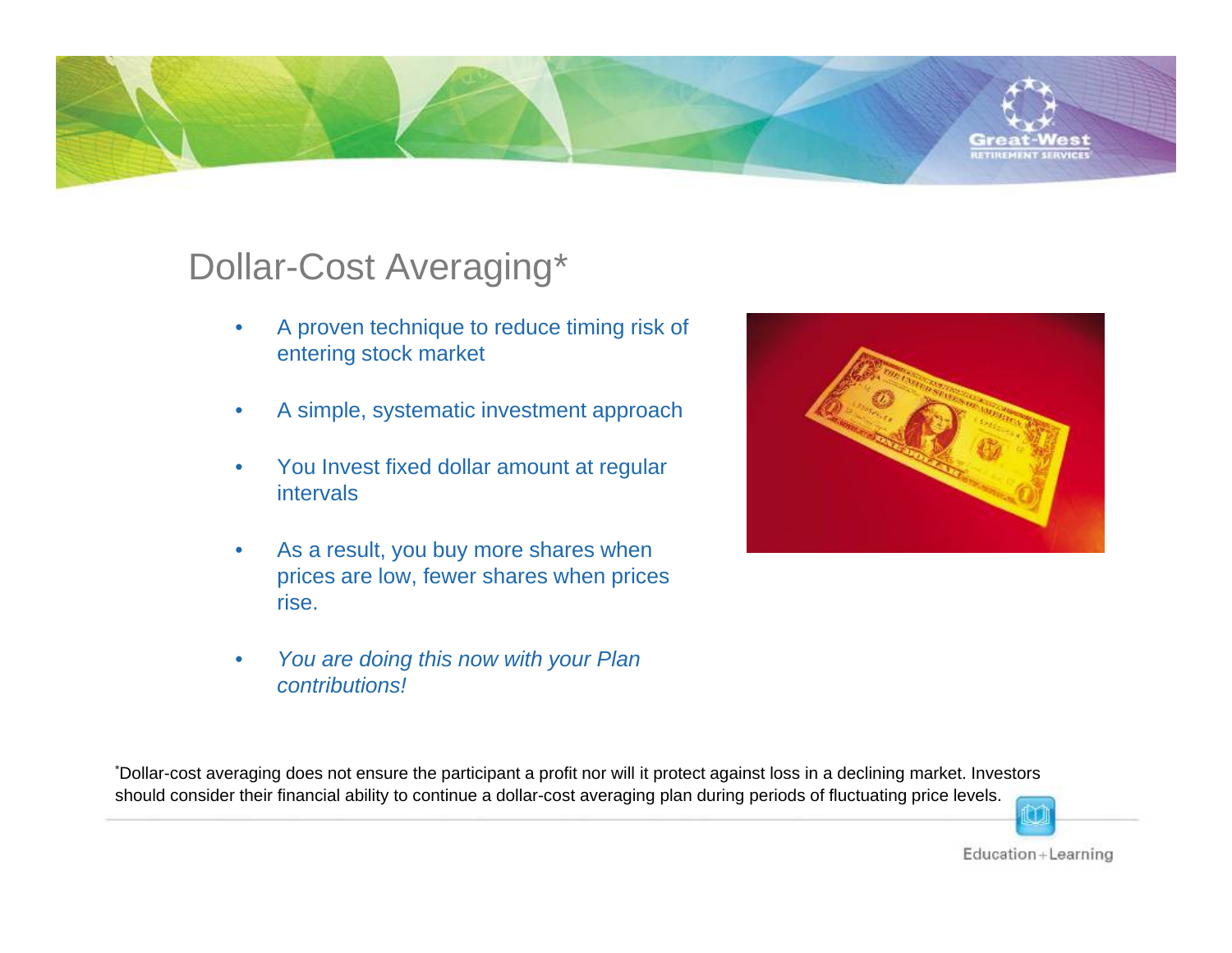

# Hypothetical Investment Using Dollar-Cost Averaging

| <b>Month</b> | <b>Amount</b><br><b>Invested</b> | <b>Price</b><br>per Share | <b>Number</b><br>of Shares |
|--------------|----------------------------------|---------------------------|----------------------------|
| January      | \$600                            | \$20                      | 30                         |
| February     | 600                              | 24                        | 25                         |
| <b>March</b> | 600                              | 30                        | 20                         |
| April        | 600                              | 40                        | 15                         |
| <b>Total</b> | \$2,400                          | \$114                     | 90                         |

#### **Average Price per Share**

| <b>Average Price per Share</b> | \$28.50            |
|--------------------------------|--------------------|
| <b>Number of Purchases</b>     | 4<br>$\frac{1}{2}$ |
| <b>Sum of Prices</b>           | \$114              |

#### **Average Cost per Share**

| <b>Average Cost per Share</b>     |  | \$26.67 |
|-----------------------------------|--|---------|
| Number of Shares Purchased $\div$ |  | -90     |
| <b>Total Amount Invested</b>      |  | \$2,400 |

Dollar-cost averaging does not ensure the participant a profit nor will it protect against loss in a declining market. Investor s should consider their financial ability to continue a dollar-cost averaging plan during periods of fluctuating price levels.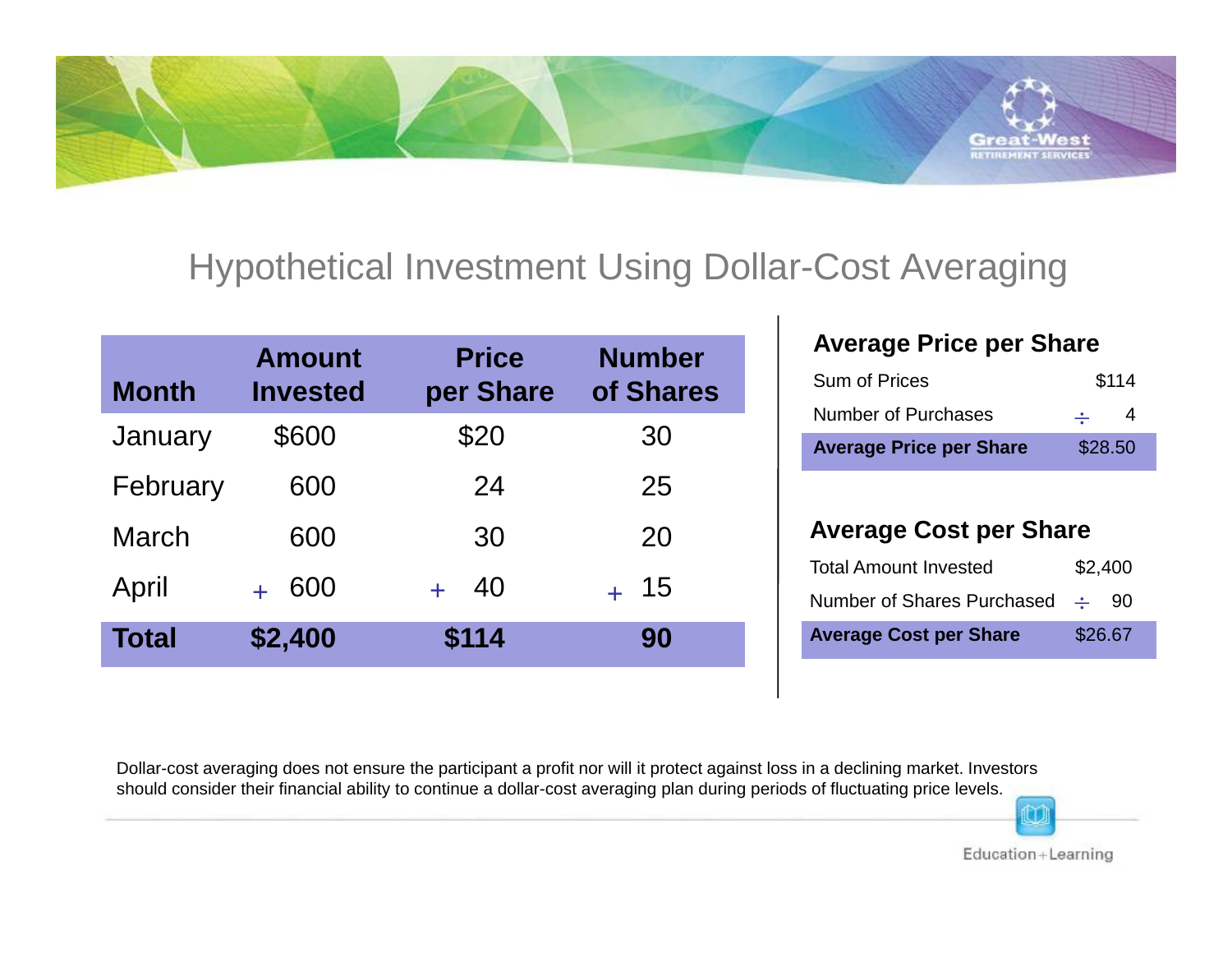

# Rebalancing\*

- • A feature of your Plan's Web site & KeyTalk®
- • Brings your investment allocation mix back to its original target
- $\bullet$  To maintain a pre-determined allocation among a fixed mix of investments carefully selected to meet investors' long-term objective
- • Rebalance accounts once, quarterly, semi-annually or annually



\*Rebalancer does not assure a profit and does not protect against loss in declining markets. Investors should consider their financial ability to continue the Rebalancer feature during periods of fluctuating price levels.

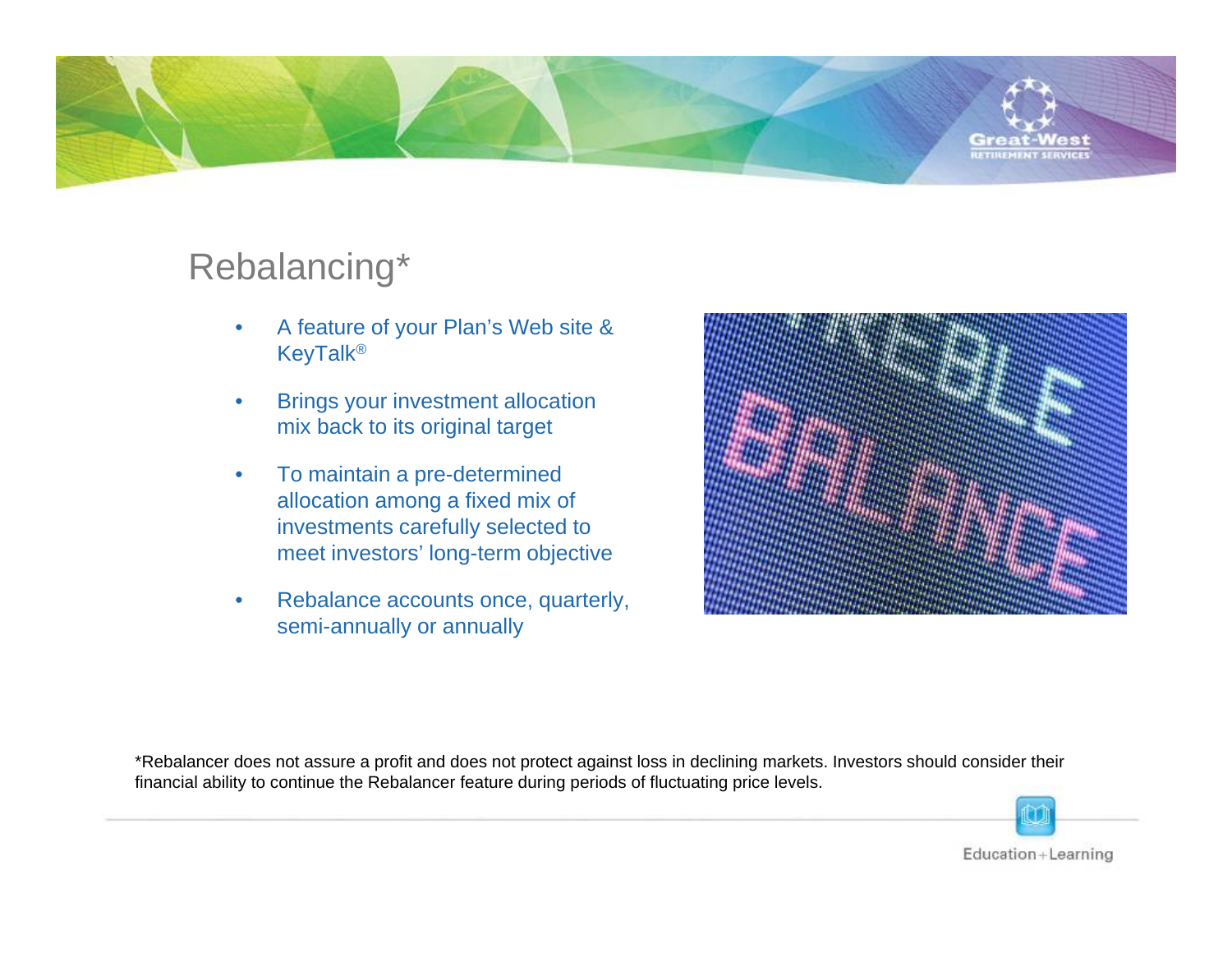

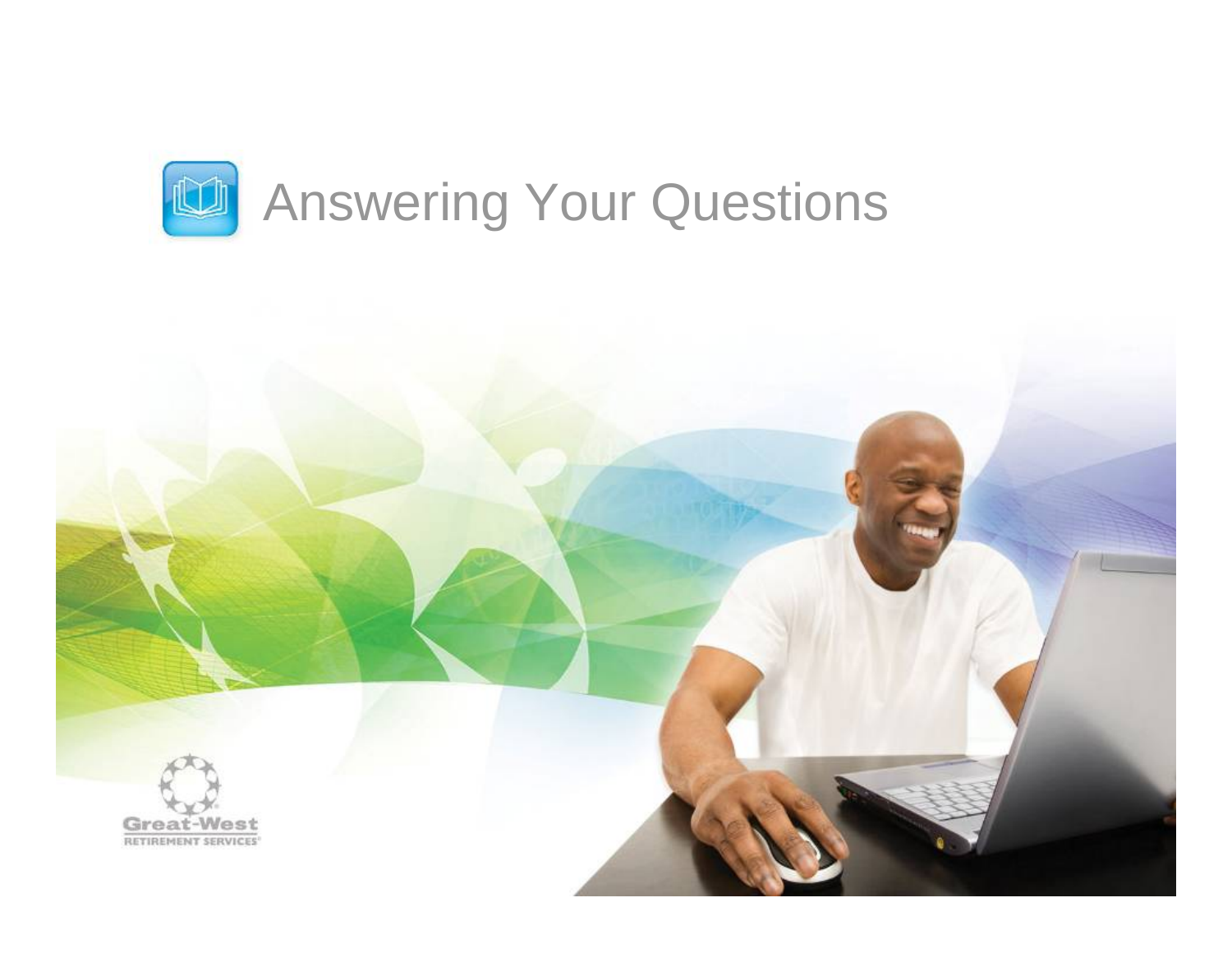

- **Q: How are mutual funds structured?**
- A: Mutual funds are generally more **diversified investments than individual stocks that** may help you reduce your investment risk, as they are generally invested in several underlying investments.

Because they are invested in several underlying investments, exposure to losses in any one investment that may have exposure, such as Lehman Brothers fund, should be limited.

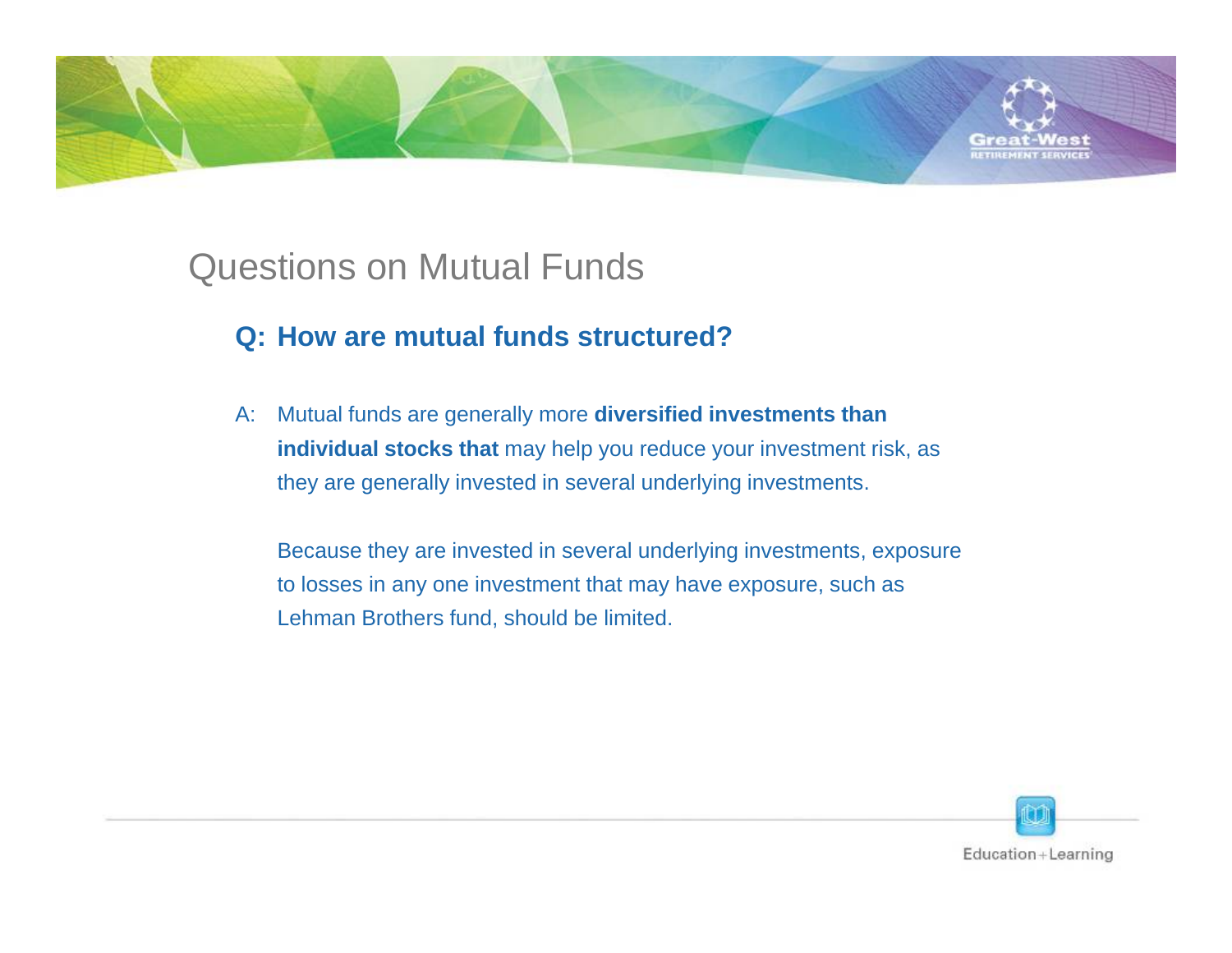

### Questions on Mutual Funds

- **Q: What happens if a mutual fund company that I am invested with goes under?**
- A: A mutual fund is owned by the fund shareholders, not the company managing it.

For instance, having a mutual fund with Lehman Brothers may only mean that they are managing the fund, **not necessarily that you are invested in Lehman Brothers stock.**

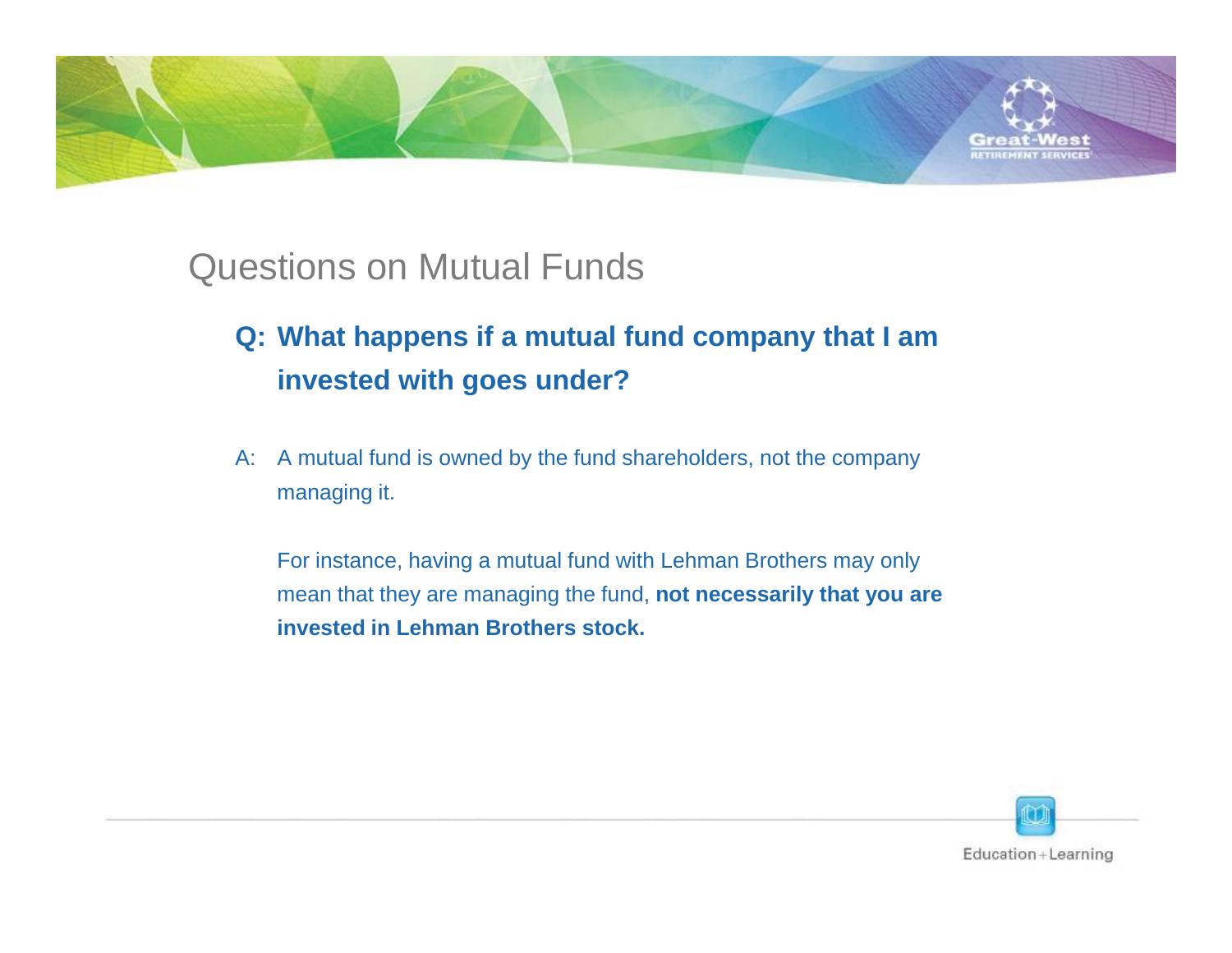

# Questions on Mutual Funds

#### **Q: Is my money invested in mutual funds protected?**

A: Mutual fund assets are kept in a custodial account, where they are protected from claims by creditors if the holding or managing company files for bankruptcy.

Mutual fund assets are also generally made up of a variety of investments, so your mutual fund investment could already be diversified, and therefore, may not suffer as much impact.

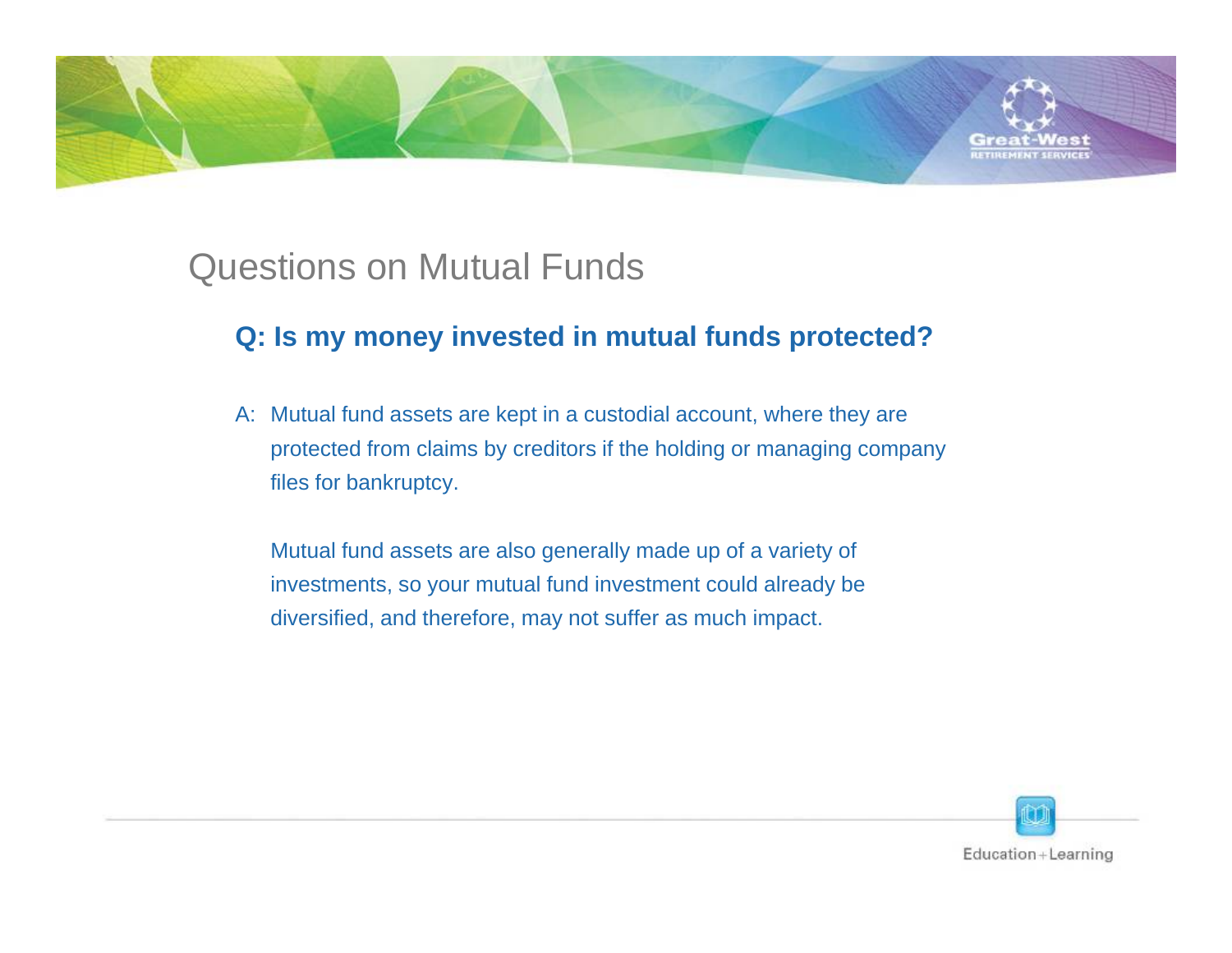

# Questions on Mutual Funds

#### **Q: Are my funds covered by FDIC insurance?**

A: No, they are not. However, there are regulations in place that can protect your assets like the Investment Company Act of 1940 which includes regulations related to the structure and operations of mutual funds.

It requires that mutual funds maintain thorough books and records, safeguard their portfolio securities and file semi-annual reports with the SEC.

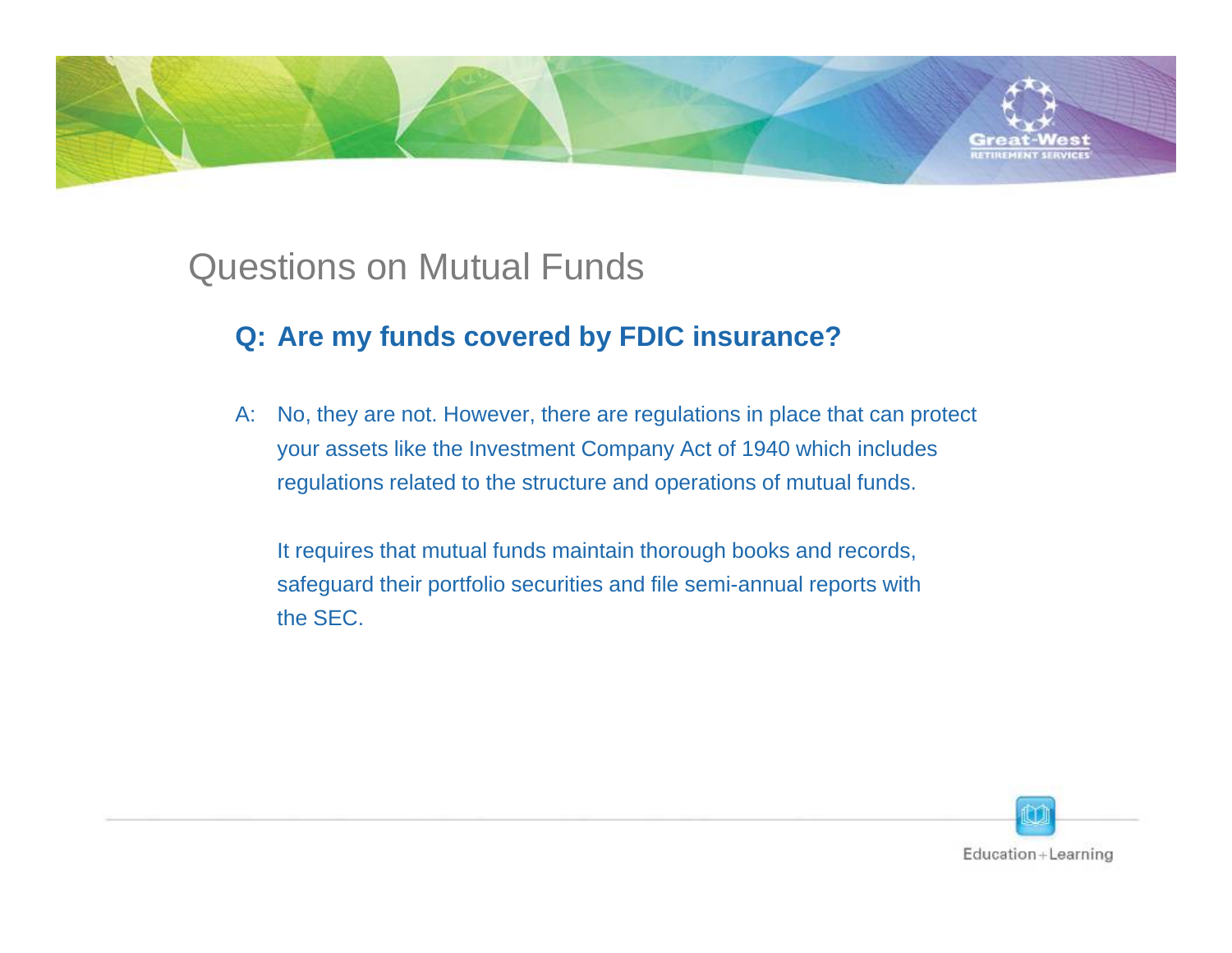

### What If Great-West Is Affected?

### **Q: What is the level of exposure I have in my defined contribution plan with Great-West?**

A: Generally, tax-qualified defined contribution retirement plan assets are required to be held in trust for the exclusive benefit of participants.

These assets are not subject to creditors of the sponsoring organization. Plan participants may have exposure to market fluctuations based on their current investment allocations.

For more information on your investment allocations, please contact your (Registered Representative/Plan Sponsor) or visit the Plan's Web site.

- »(phone number)
- »(web address)

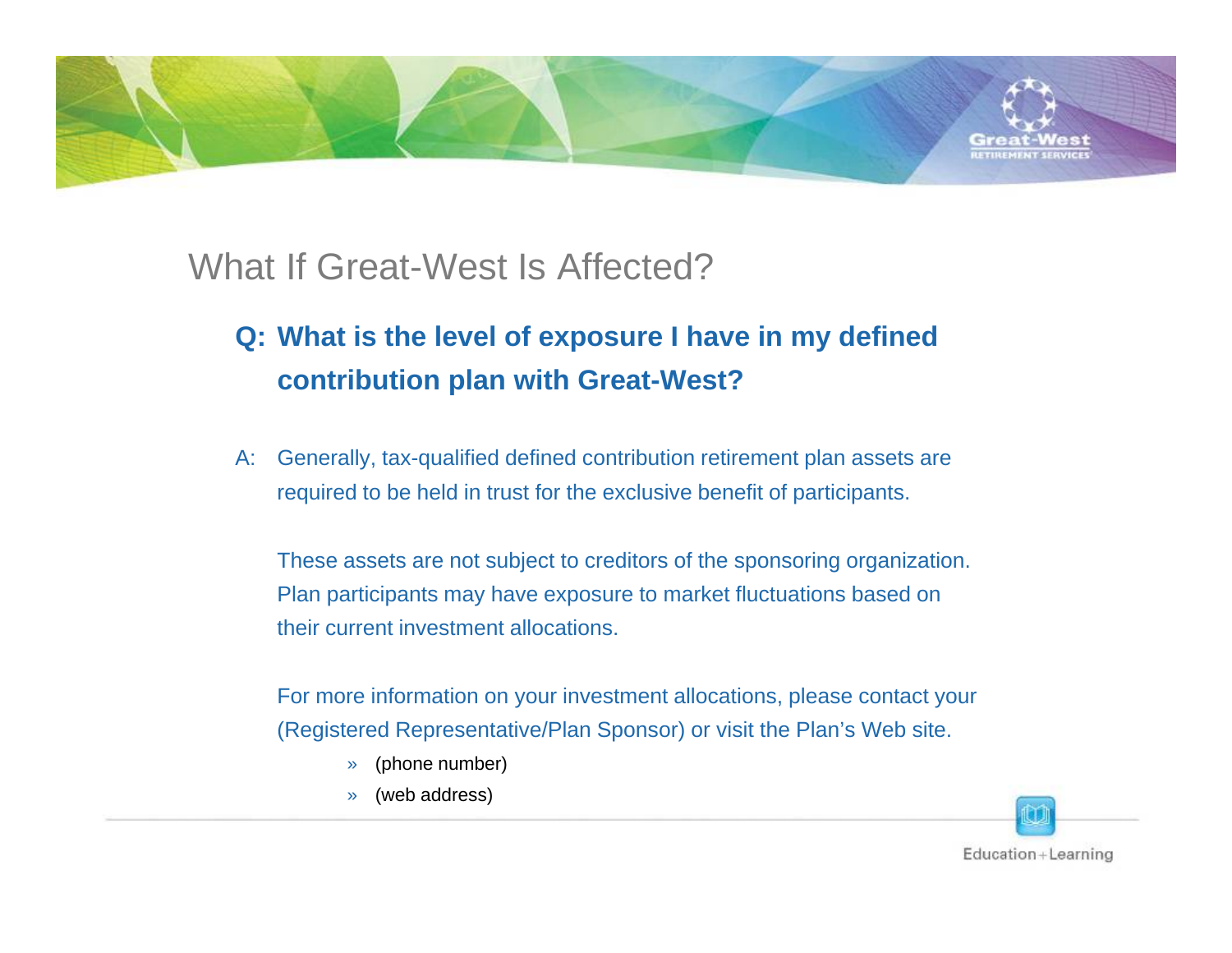

# What If My Employer Is Affected?

### **Q: Do I have protection if my employer incurs similar financial problems as AIG?**

A: Tax-qualified retirement plan assets are required to be held in trust for the exclusive benefit of participants.

These assets are not subject to creditors of the sponsoring organization.

Your defined contribution plan will *not be affected by your company's*  financial situation unless you are eligible and have allocated some of your portfolio into your employer's company stock, or if your asset allocation has significant exposure to your employer's stock.

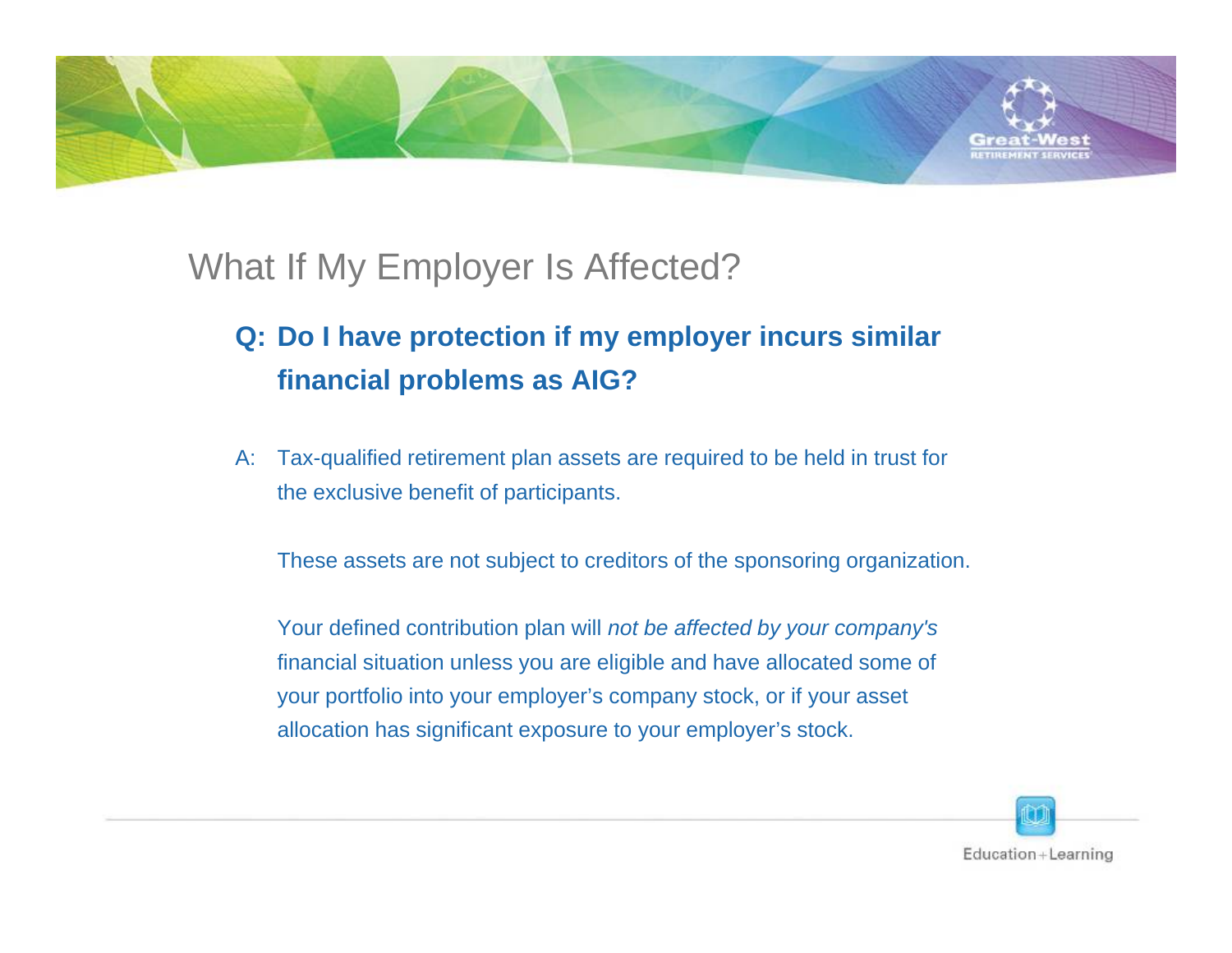

# The Bottom Line

- $\bullet$ Don't react emotionally to market volatility.
- $\bullet$ Continue with your long-term strategy.
- • Make sure your asset allocation approach fits your goals and risk tolerance.
- $\bullet$ Continue to invest to capitalize on dollar cost averaging.
- $\bullet$  Rebalance your portfolio, if necessary, to make sure it's in line with your strategy.
	- (plan web site)
	- (KeyTalk number)